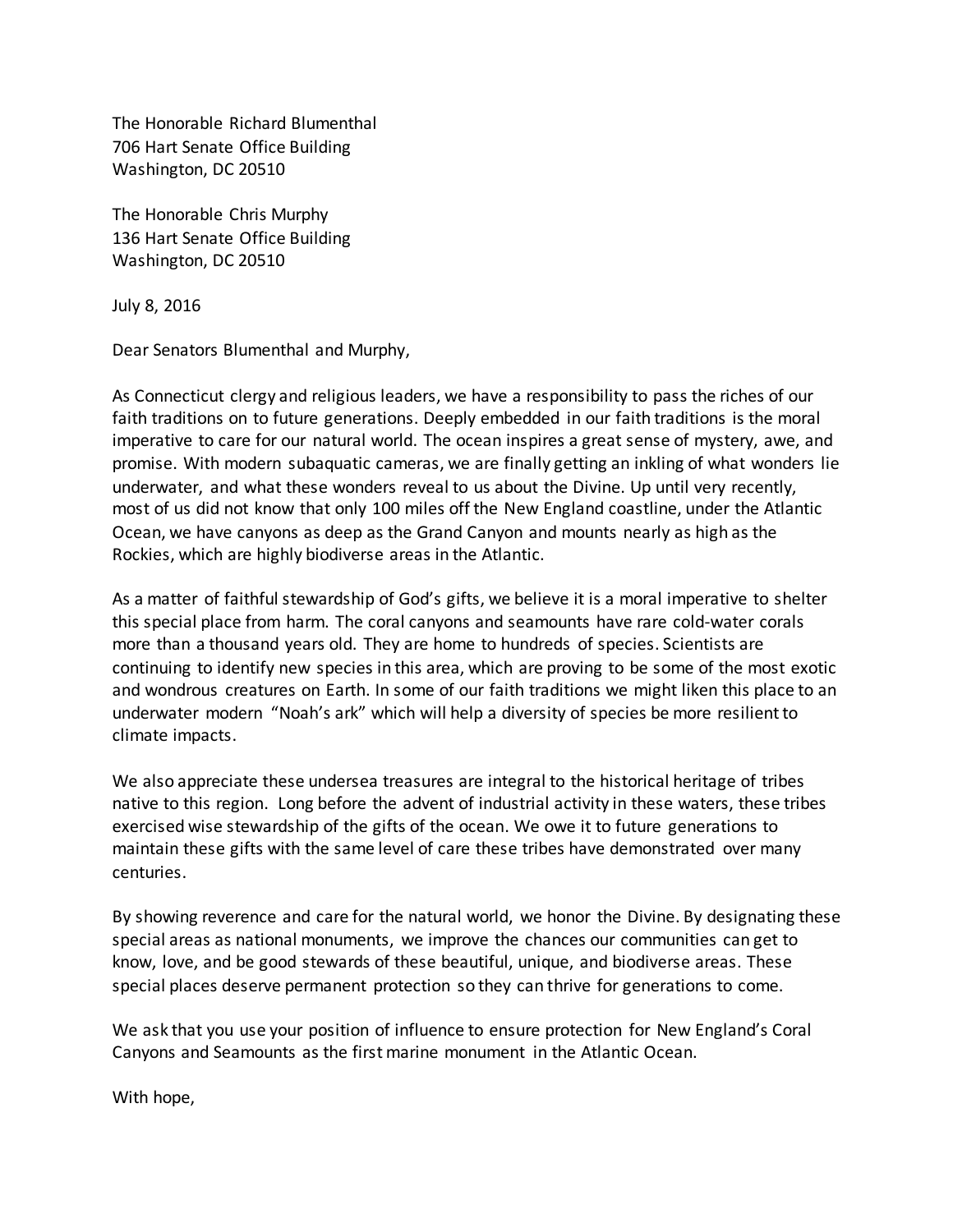Rev. Kent Siladi Conference Minister, Connecticut Conference United Church of Christ Middletown, CT

The Reverend Thomas Carr Pastor, Second Baptist Church Co-Founder, Inter-religious Eco-Justice Network of Connecticut Suffield, CT

Rev. Adam Eckhart Senior Pastor, First United Church of Christ Milford, CT

Rev. Susan Murtha Interim Senior Minister, First United Congregational Church of Branford Hamden, CT

Rev. Kristen Provost Switzer Clergy, United Church of Christ Sandy Hook, CT

Ms. Emily Hale Member, Missionary Society of Connecticut Middletown, CT

Rev. Karen G. Johnson Pastor, Old Stone Church, UCC East Haven, CT

Rev. Edward Rawls Pastor, First Congregational Church of Stratford Stratford, CT

Reverend Erick Olsen Norfolk Church of Christ Congregational Norfolk, CT

Rev. Marilyn B. Kendrix Pastor, Congregational Church of Naugatuck Naugatuck, CT

Rev. Lee Ireland Interim Pastor, United Church of Chester Niantic, CT